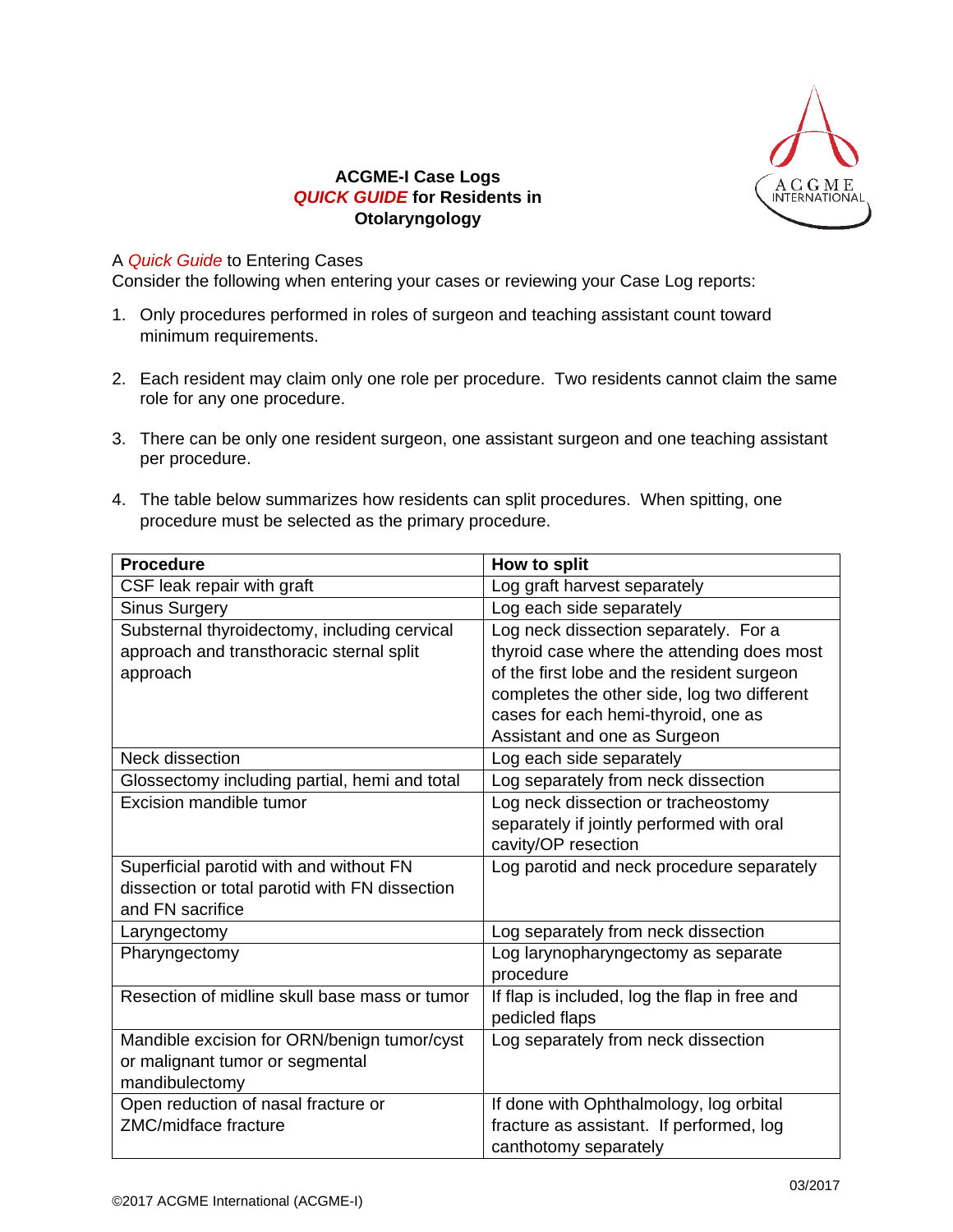| Mandible fracture            | Log MMF, open reduction without fixation<br>and open reduction with IF separately |
|------------------------------|-----------------------------------------------------------------------------------|
| Blepharoplasty               | Log each eye and each site (upper or lower)<br>separately                         |
| Microtia repair              | Log STSG separately                                                               |
| Facial nerve decompression   | Log decompression/mastoid and nerve graft<br>harvest separately                   |
| Ablative Otologic procedures | Log tympanoplasty, mastoidectomy, and/or<br><b>OCR</b> separately                 |
| Tymp with mastoid and OCR    | Log Tymp/OCR and mastoid separately                                               |

- 5. Some cases have multiple procedures, each allowing for different levels of resident participation. You must select one procedure as primary. Consider the examples below:
	- $\triangleright$  Two residents scrub in on a parotidectomy with neck dissection. Resident A performs more than 50% of the key portions of the parotidectomy while Resident B assists. The residents switch roles for the neck dissection procedure, with Resident B performing more than 50% of the procedure and the key portions. In this case, if the attending surgeon has scrubbed in for both procedures, Resident A will code **Surgeon** for the parotidectomy and **Assistant Surgeon** for the neck dissection; Resident B will code **Assistant Surgeon** for the parotidectomy and **Surgeon** for the neck dissection. If the attending surgeon scrubs out for the neck dissection portion of the case and allows Resident A to serve a supervisory role for Resident B on t he neck dissection, then Resident A should code the Neck Dissection as **Teaching Assistant**.
	- $\triangleright$  Two residents scrub in on an endoscopic sinus surgical case involving bilateral total ethmoidectomies and sphenoidotomies. Resident A performs the procedures on the right side while Resident B observes. Resident B performs the procedures on the left side with Resident A supervising. The attending surgeon scrubs in for the right procedures but scrubs out for the left procedures. Resident A would code a total ethmoidectomy and sphenoidotomy as a **Surgeon** for the right procedures, and a total ethmoidectomy and sphenoidotomy as a **Teaching Assistant** for the left procedures. Resident B would code a total ethmoidectomy and sphenoidotomy as an **Assistant Surgeon** for the right procedures, and a total ethmoidectomy and sphenoidotomy as a **Surgeon** for the left procedures.

| <b>Resident</b>                                                 | Resident name is auto-filled upon login.                                                                                                                                   |
|-----------------------------------------------------------------|----------------------------------------------------------------------------------------------------------------------------------------------------------------------------|
| <i><b>Institution</b></i>                                       | Select the institution where the procedure was performed.                                                                                                                  |
| Case ID                                                         | Indicate a unique patient identifier to allow tracking of the patient to the<br>procedure.                                                                                 |
| <b>Resident</b><br>Program Year<br>and Resident<br>Year of Case | Enter your categorical year in the specialty at the time of the case. You<br>can adjust the Resident Year of Case field to a prior year if you wish to<br>backdate a case. |
| Attending                                                       | Select the attending physician who supervised the case. All attending                                                                                                      |

## *Quick Guide* to Case Entry Fields